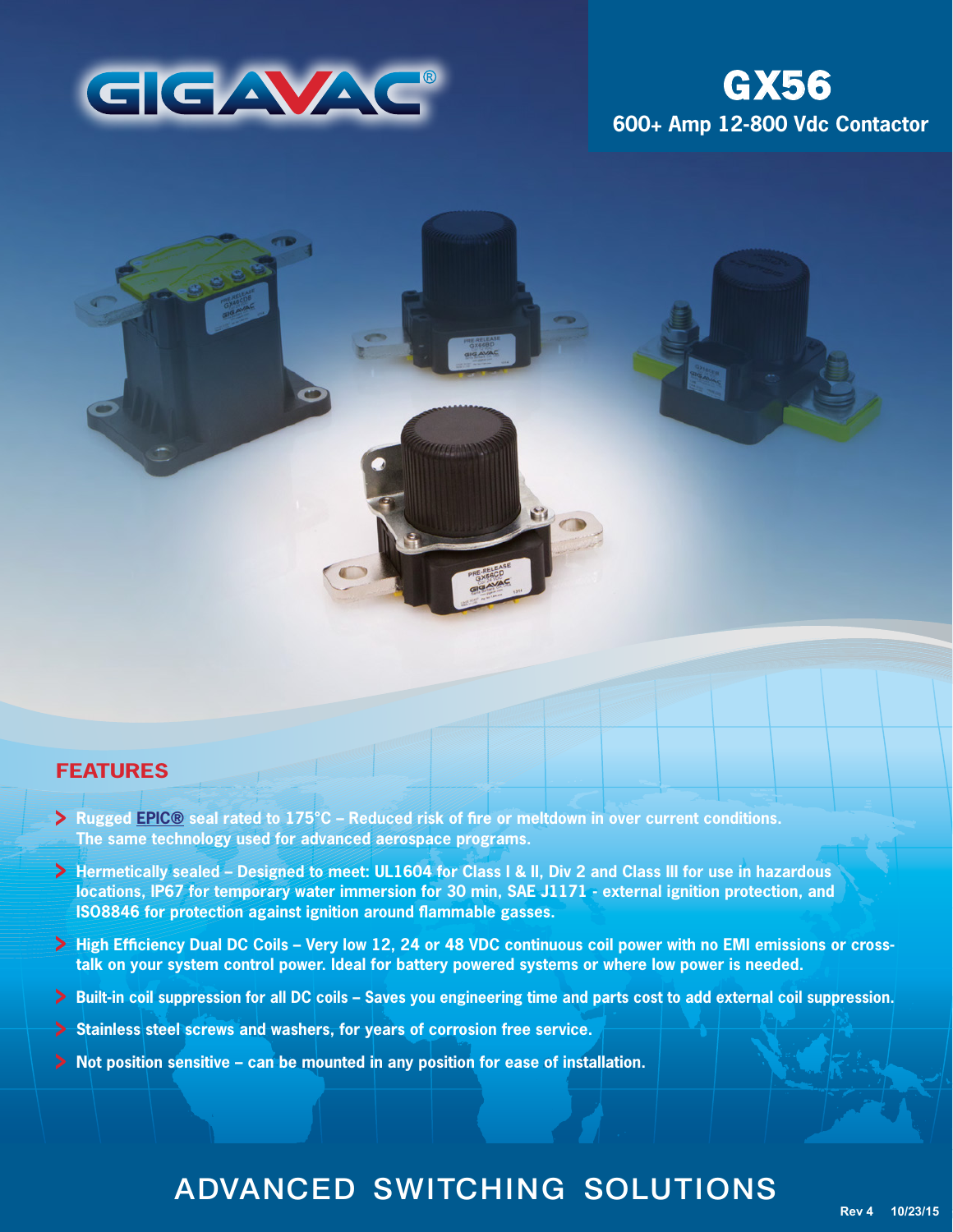

# **PRODUCT SPECIFICATIONS**

| <b>Specifications</b>                    | <b>Units</b>         | <b>Data</b>           |
|------------------------------------------|----------------------|-----------------------|
| <b>Contact Arrangement</b>               |                      |                       |
| Main                                     | Form X               | SPST-NO               |
| Auxilary (2A, 24VDC) <sup>1</sup>        | Form A or B          | SPST-NO or<br>SPST-NC |
| <b>Mechanical Life</b>                   | Cycles               | 1,000,000             |
| <b>Contact Resistance<sup>2</sup></b>    |                      |                       |
| Max                                      | mohms                | 0.3                   |
| Typical                                  | mohms                | $0.11$ to $0.2$       |
| Operate Time <sup>3</sup>                |                      |                       |
| <b>Max</b>                               | ms                   | 20                    |
| <b>Typical</b>                           | ms                   | 13                    |
| <b>Release Time, Max</b>                 | ms                   | 7                     |
| <b>Insulation Resistance<sup>4</sup></b> | <b>Mohms</b>         | 100                   |
| Dielectric At Sea Level (Leakage < 1mA)  | <b>VRMS</b>          | 2,200                 |
| Shock, $1/2$ Sine, $11ms$                | G peak               | 20                    |
| Vibration, Sinusoidal (500-2000 Hz Peak) | G                    | 15                    |
| <b>Ambient Temp Range</b>                |                      |                       |
| Operating <sup>5</sup>                   | °C.                  | $-55$ to $+85$        |
| Storage                                  | °С                   | $-70$ to $+150$       |
| <b>Weight, Typical</b>                   | $Kg$ (Lb)            | 0.82(1.8)             |
| <b>Environmental Seal</b>                | Exceeds IP67 & IP69K |                       |
| <b>Salt Fog</b>                          | MIL-STD-810          |                       |

## **POWER SWITCHING AND CURRENT CARRY RATINGS**

### **DC POWER SWITCHING CYCLES<sup>9</sup>**



## **COIL RATINGS at 25˚C**

| <b>Coil P/N Designation</b>                  | В               | C            | F         |
|----------------------------------------------|-----------------|--------------|-----------|
| <b>Coil Voltage, Nominal</b>                 | 12 VDC          | 24 VDC       | 48 VDC    |
| <b>Coil Voltage, Max</b>                     | 16V             | 32V          | 64 V      |
| Pick-Up Voltage, Max <sup>6, 8</sup>         | 8 V             | 16 V         | 30V       |
| <b>Drop-Out Voltage</b>                      | 0.5 to 4.5 V    | 0.5 to 7.5 V | 2 to 15 V |
| Pick-Up Current, Max (75 ms) <sup>6, 7</sup> | 3.8A            | 1.9A         | 0.9A      |
| Coil Current <sup>7</sup>                    | 0.64A           | 0.32A        | 0.16A     |
| Coil Power <sup>7</sup>                      | 7.8 W           | 7.8 W        | 7.8 W     |
| <b>Internal Coil Suppression</b>             | CONTROL CIRCUIT |              |           |
| <b>Coil Back EMF</b>                         | 55 V            | 55V          | 125 V     |
| Transients, Max (13 ms)                      | ±50V            | ±50V         | ±75V      |
| <b>Reverse Polarity</b>                      | 16 V            | 32 V         | 64 V      |

**CURRENT CARRY vs TIME**

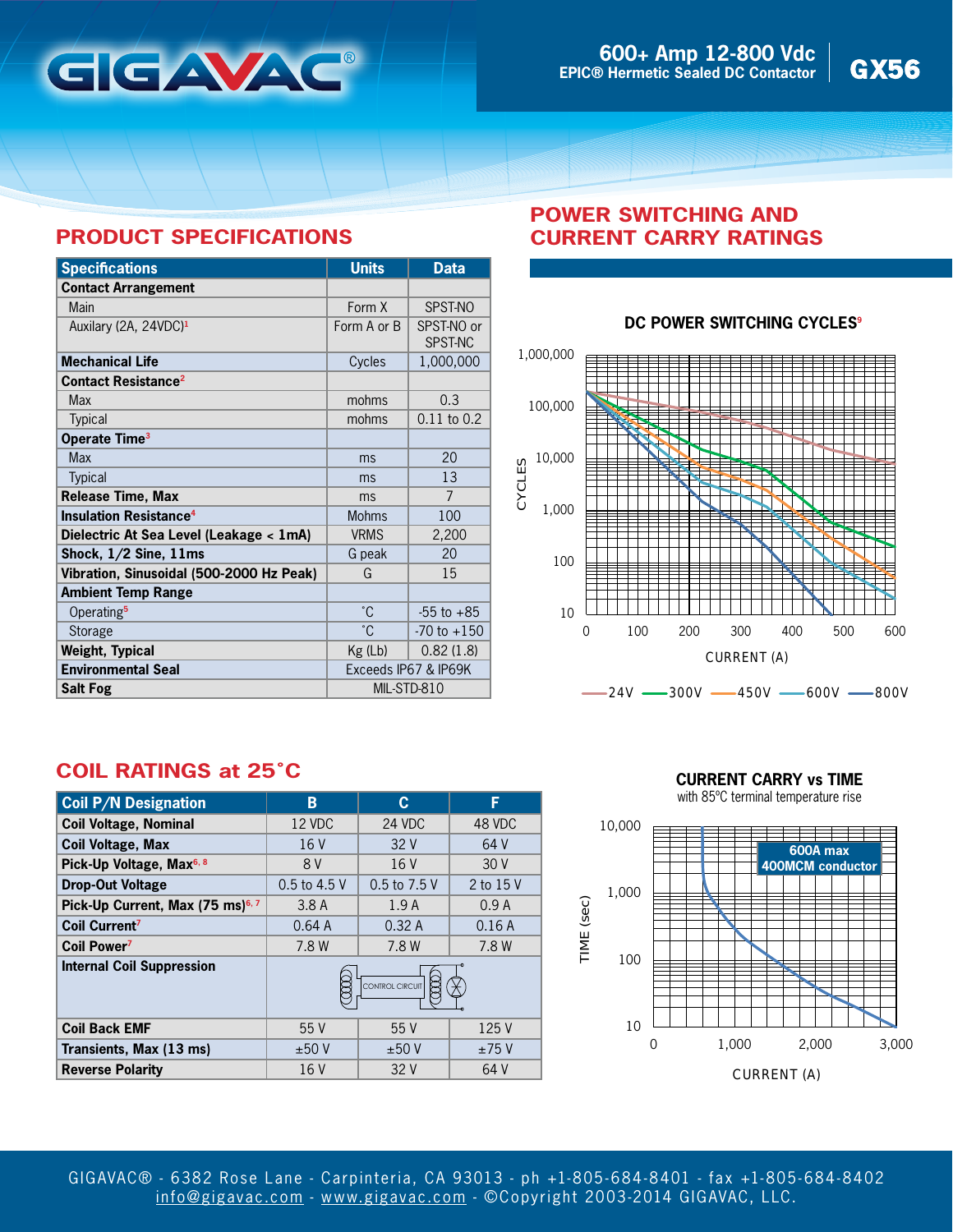





 $[0.50]$ 



 $3x \, 12.7$   $\sim$  [0.51]



#### **Mounting**

M6 [1/4in] Bolts (not incl.)

Torque 2-4Nm [18-35in-lb]

#### **Case Material**

DuPont Zytel FR50 (25% Glass Filled Nylon)

#### **Power Connection**

M12 Hardware

62  $[2.44]$ 

Torque 23-34Nm [200-300in-lb]

 $2X \phi$ 6.6

#### **Coil/Auxiliary Connection**

18-8 Stainless Steel Hardware M4x.7 6mm Phillips Machine Screw Internal-Tooth Washer

Torque .75Nm [6.6in-lb] max

#### **Power Contacts**



**Auxiliary contacts** (optional)





GIGAVAC® - 6382 Rose Lane - Carpinteria, CA 93013 - ph +1-805- 684-8401 - fax +1-805- 684-8402 [info@gigavac.com](mailto:info@gigavac.com) - <www.gigavac.com> - ©Copyright 2003-2014 GIGAVAC, LLC.